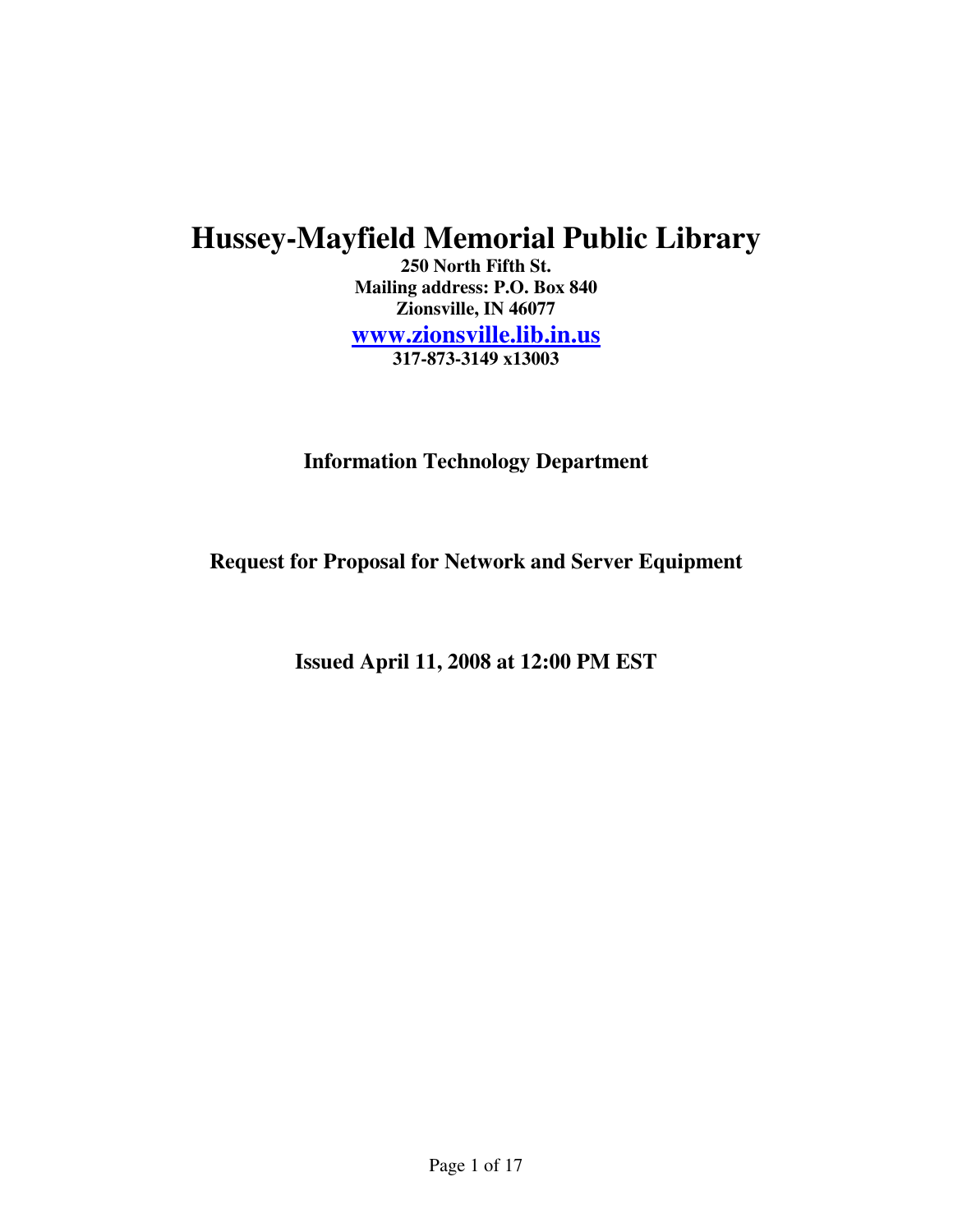# Table of Contents

| <b>Partial Schedule of Events</b>                    | 3  |
|------------------------------------------------------|----|
| <b>General Information</b>                           |    |
| <b>Specifications</b>                                |    |
| <b>Equipment and Software Requirements - List</b>    | 6  |
| Ship to                                              | 7  |
| <b>Other Information</b>                             | 8  |
| <b>Information Submission Requirements</b>           | 8  |
| <b>Attachment 1 – Evaluation Criteria</b>            | 11 |
| <b>Attachment 2 – Pricing</b>                        | 12 |
| <b>Attachment 3 – System Components Pricing List</b> | 13 |
| <b>Attachment 4 – Full Schedule of Events</b>        | 14 |
| <b>Attachment 5 – Public Notice</b>                  | 15 |
| <b>Attachment 6 – Non-Collusion Affidavit</b>        |    |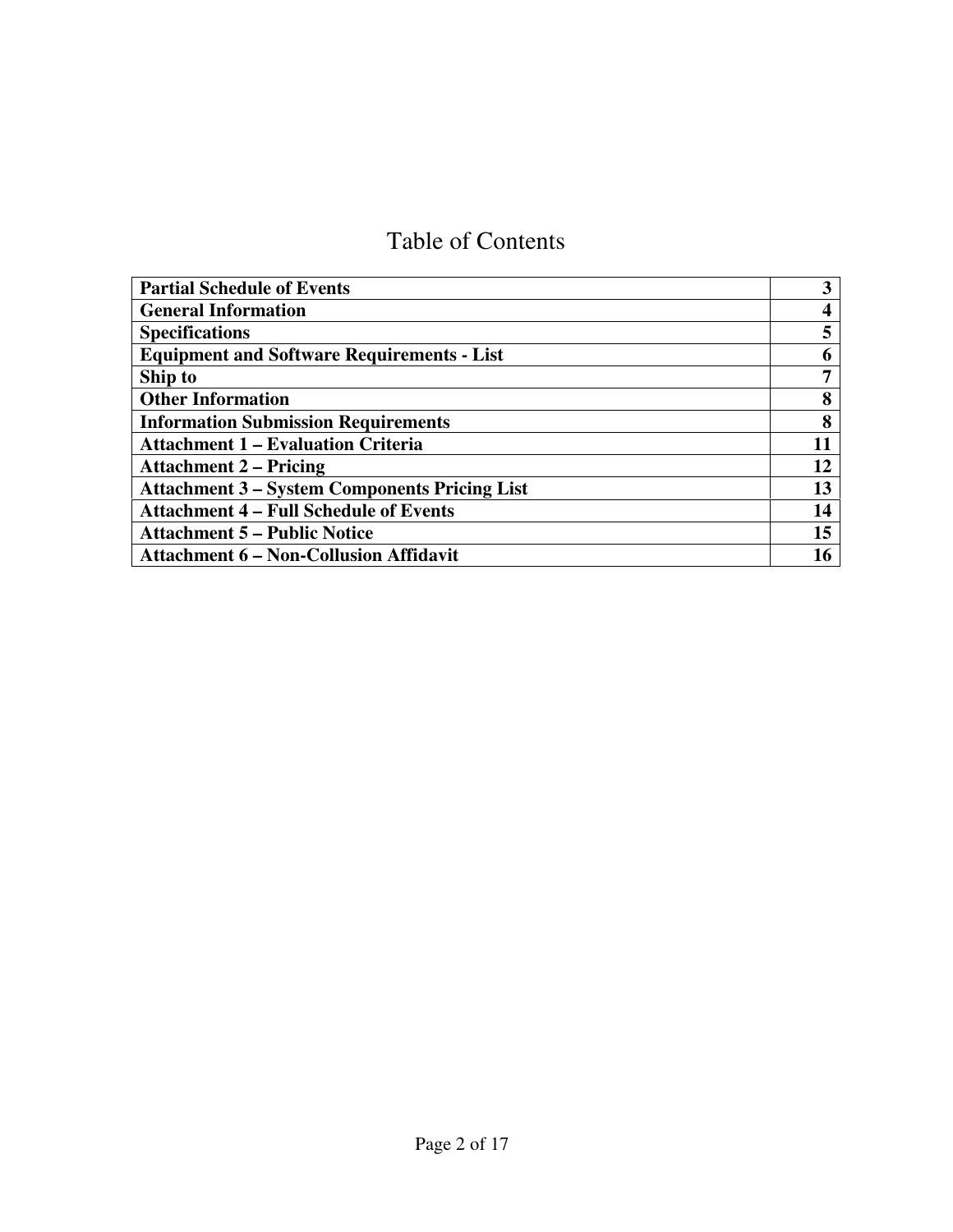#### **SCHEDULE OF EVENTS**

Event: RFP Release Date: April 11, 2008 Time: 12:00 PM EST By: The Library

Event: Ad released to two Boone County Newspapers

Date: April 11, 2008

Time: 11:00 AM EST

By: The Library

Event: Ad published in the Zionsville Times Sentinel and the Lebanon Reporter Date: April 16, 2008 & April 23, 2008

Time: NA

By: Newspaper Publisher

Event: Deadline for submission of Vendor Questions

Date: April 30, 2008

Time: 12:00 PM EST

By: The Vendor

Event: RFP Bid Submission Deadline

Date: May 1, 2008

Time: 5:00 PM EST

By: The Vendor

Event: Bid Opening

Date: May 1, 2008

Time: 5:05 PM EST

By: The Library Staff

Event: Bid Review & Selection Date: May 2-3, 2008

Time: N/A

By: The Library Staff and Board

Event: Place Order

Date: May 4, 2008

Time: N/A

By: The Library Staff

Event: Equipment and Software Delivery Date: May 23, 2008 Time: 12:00 PM EST By: The Vendor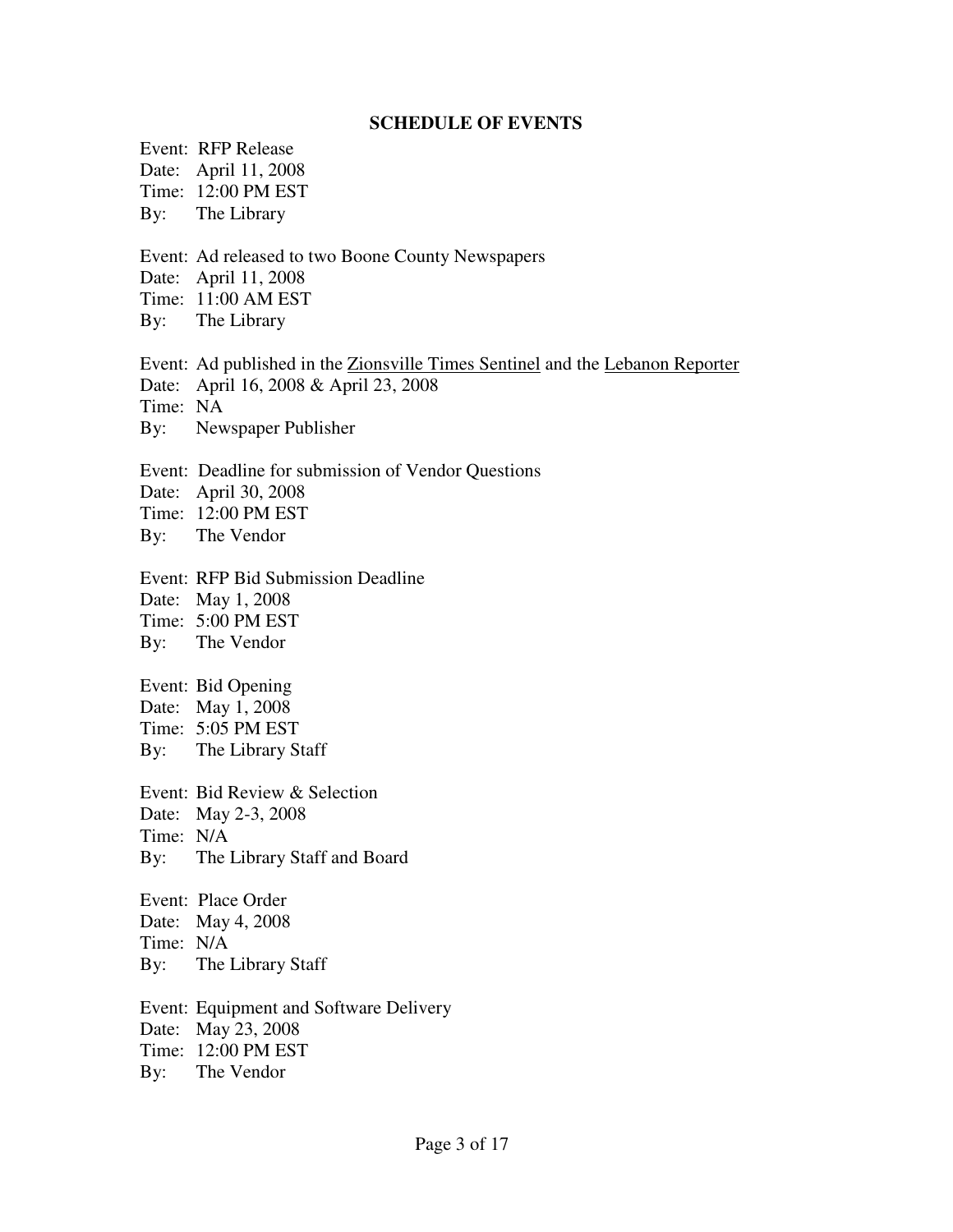**All inquiries and submissions must be submitted to:**

Hussey-Mayfield Memorial Public Library C/O Richard L. Deuschle Associate Director of Information Technology and Facilities P.O. Box 840 250 North Fifth St. Zionsville, IN 46077 E-mail: rickd@zionsville.lib.in.us **Telephone:** (317) 873-3149, ext. 13003 **FAX:** (317) 873-8339

## **Request for Proposal for Network and Server Equipment Including Exact Specified Equipment**

The Hussey-Mayfield Memorial Public Library (hereinafter referred to as 'the Library') seeks to obtain a proposal on 1) LAN hardware, 2) Software, and 3) Server hardware.

#### **Background:**

Presently 'the Library' is working with the Indiana State Library to organize a consortium of Libraries throughout Indiana that will share an open source Integrated Library System (ISL) called Evergreen. The plan requires specialized hardware and software so that the ILS will run in a virtualized environment at a data center near downtown Indianapolis. The Equipment listed is the only equipment that will be considered in the bid. Other than upgrades or change of model number to said equipment, no substitutions will be considered.

## **1. GENERAL INFORMATION**

- 1.1. Purpose: The purpose of this Request for Proposal including exact specified equipment ('RFP') is to solicit information for the purpose of finding a suitable vendor to supply hardware and software for 1) LAN hardware, 2) Software, and 3) Server hardware, Evergreen Indiana project. The entities offering to provide or being solicited to provide equipment and software outlined in this RFP will be referred to as 'vendor'.
- 1.2. All proposals are being solicited and will be duly considered in accordance with Indiana Code 5-22-9.
- 1.3. See Attachment 5 for the public notice of this RFP.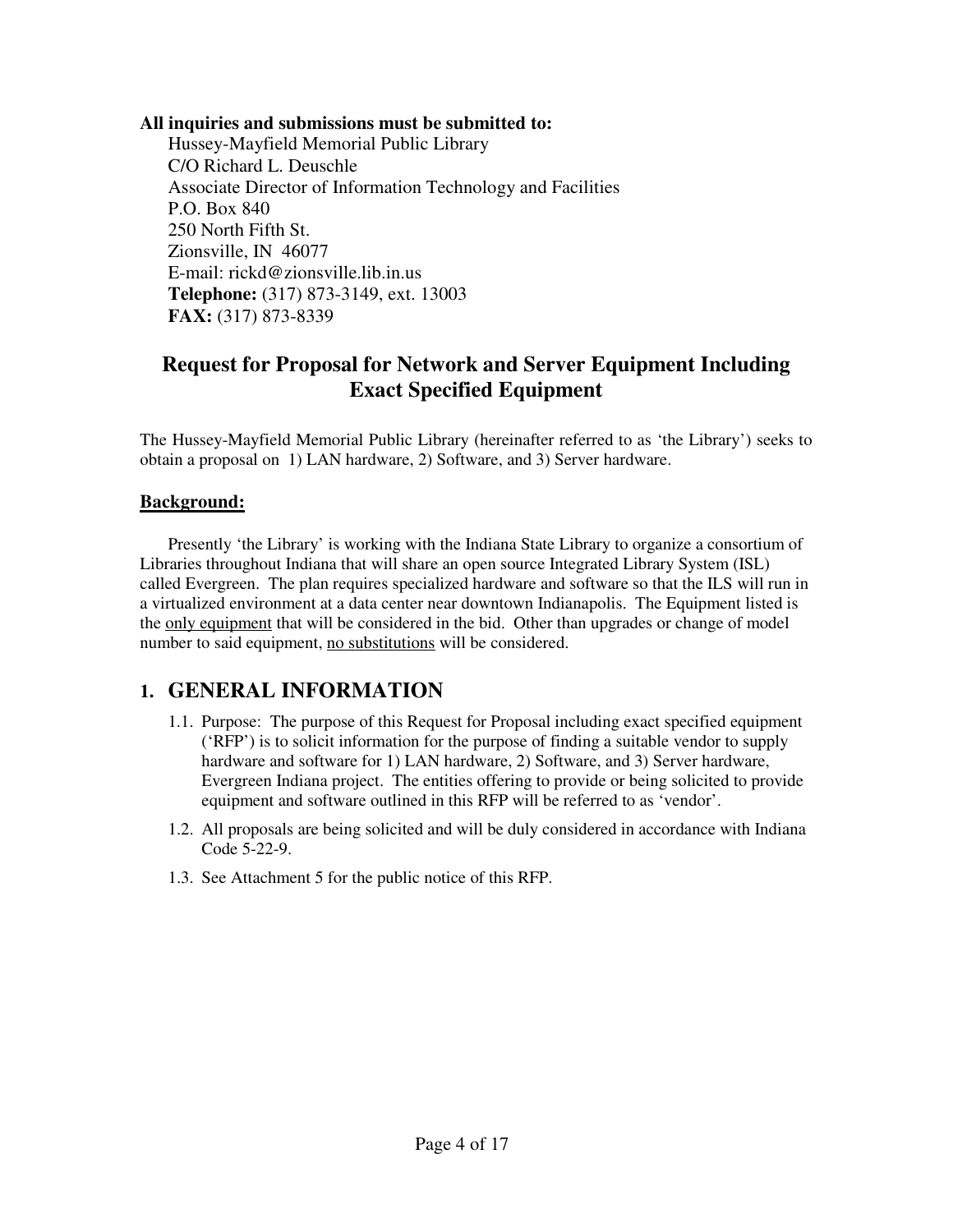- 1.4. Issuing Agency
	- 1.4.1. The local government agency issuing this RFP is 'the Library'. All inquiries and submissions must be delivered to:

*Richard Deuschle Associate Director of Information Technology and Facilities*  C/O Information Technology Department Hussey-Mayfield Memorial Public Library P.O. Box 840  $250$  North  $5<sup>th</sup>$  Street Zionsville, IN 46077 E-mail: rickd@zionsville.lib.in.us Website: www.zionsville.lib.in.us Telephone: (317) 873-3149, ext. 13003 FAX: (317) 873-8339.

1.4.2. Richard Deuschle is the primary contact at 'the Library' for inquiries regarding this RFP. A copy of this RFP will be placed on 'the Library's' web site at www.zionsville.lib.in.us . Any addenda to this RFP will be posted at this site, as well as faxed or mailed to any vendor to whom 'the Library' has forwarded a copy of this RFP. It will be the 'vendor's' responsibility to check the Library's site to find and respond to any addenda in their final submission.

### 2. **SPECIFICATIONS**

- 2.1. The 'vendor' shall not use these methods of communication for sending proposals to 'the Library':
	- 2.1.1. Fax
	- 2.1.2. Email
- **2.2.** M**inimum Qualifications of Vendors Required:** The 'vendor' that submits a response to this RFP must offer ALL hardware and software that meets the exclusive criteria outlined below. A 'vendor' will be considered nonresponsive if his proposal does not offer a total solution for the exact needs listed in 3.1. The only changes to the needs list in 3.1 that will be accepted will be for version upgrades of the software an/or upgrades in the hardware model based on discontinuation of the listed model.

#### 2.2.1. **General Specifications:**

- 2.2.1.1. Evidence of Financial Responsibility.
	- 2.2.1.1.1. A 'vendor', to have their proposal considered, shall:
		- 2.2.1.1.1.1. Submit a financial statement of solvency.
- 2.2.1.2. The 'vendor' should describe all applicable warranties available with any hardware or software supplied.
- 2.2.1.3. In the event of a dispute between 'the Library' and the 'vendor' over any aspect of the supplied equipment and software, describe how a resolution might be successfully resolved between 'the vendor' and the 'the Library'.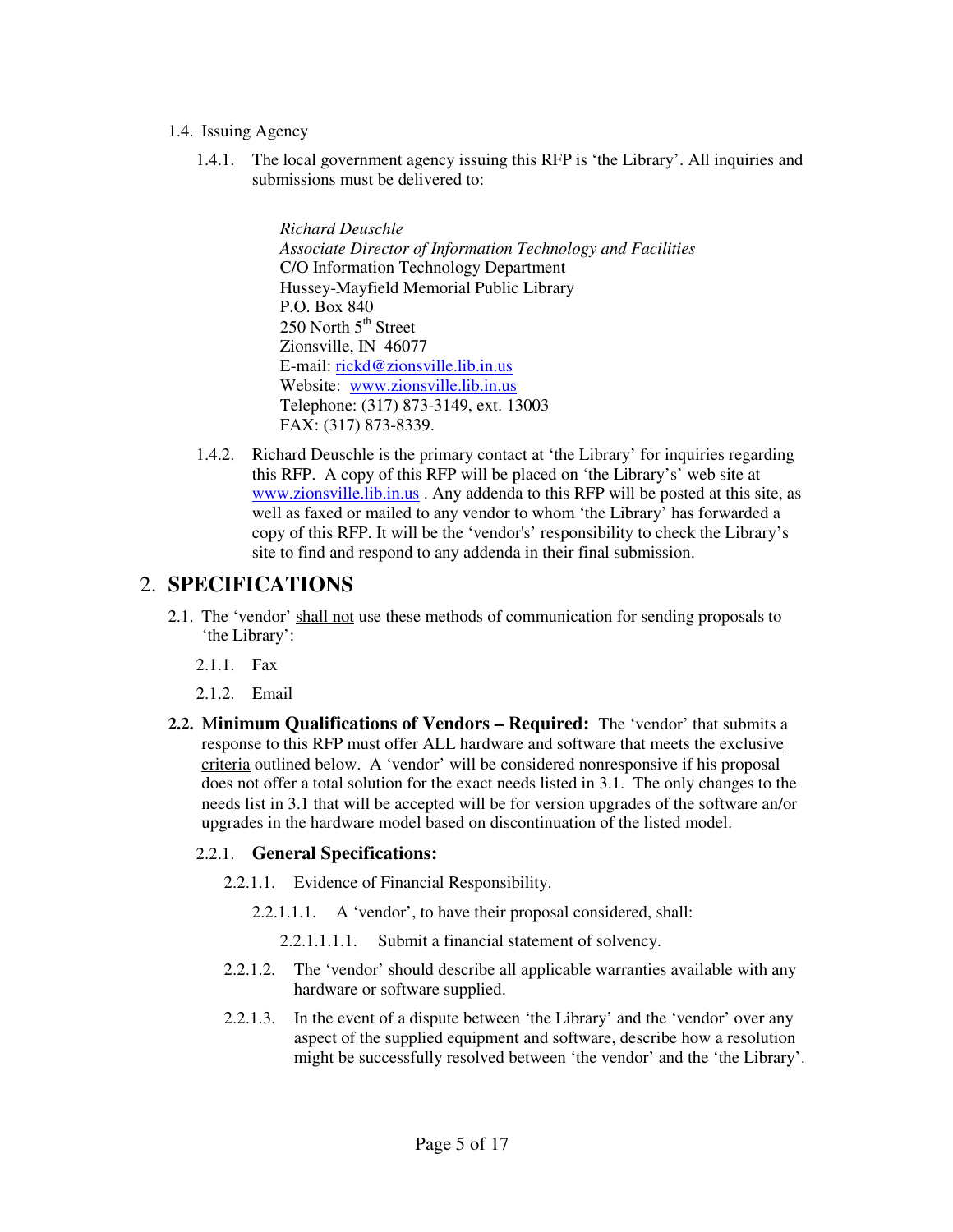- 2.2.1.4. Each vendor must provide a list of not less than three references where similar work as the 'vendor' has been done. References will be contacted at random by 'the Library's' Information Technology (IT) staff.
- 2.2.1.5. Each vendor must provide life cycle estimation for all equipment proposed.
- 2.2.1.6. Each vendor must provide an estimate on the annual maintenance cost broken down by 'the Library' staff and off site vendor maintenance contracts.
- 2.2.1.7. The bidder shall submit a non-collusion affidavit:
	- 2.2.1.7.1. That the bidder has not entered into a combination or agreement:
		- 2.2.1.7.1.1. Relative to the price to be bid by a person
		- 2.2.1.7.1.2. To prevent a person from bidding; or
		- 2.2.1.7.1.3. To induce a person to refrain from bidding; and
	- 2.2.1.7.2. That the bidder's bid is made without reference to any other bid.

### **3. Equipment and Software Requirements**

**3.1. List** 

| Qty            | <b>MFG Part#</b>          |              | <b>Description</b>                                |  |
|----------------|---------------------------|--------------|---------------------------------------------------|--|
| <b>Phone</b>   |                           |              |                                                   |  |
|                | CP-7960G-                 |              |                                                   |  |
| 1              | <b>CCME</b>               | $\mathbf{X}$ | CISCO IP Phone 7960G w/license                    |  |
|                | <b>Mounting and power</b> |              |                                                   |  |
|                |                           |              | APC NetShelter SX 42U 600mm Wide x 1070mm         |  |
| $\mathbf{1}$   | AR3100                    | $\mathbf{X}$ | Deep Enclosure with Sides Black                   |  |
| $\overline{2}$ | AP9567                    | $\mathbf{x}$ | APC Basic Rack PDU Vertical Basic Zero U 15A,120V |  |
|                | R6G088-R-                 |              |                                                   |  |
| 1              | 100                       | X            | Belkin RJ45 Plug, 100 pk                          |  |
|                | A7J704-500                | $\mathbf{X}$ | Belkin FastCAT6 Stranded UTP 500' Bulk Cable Gray |  |
|                | C-16HF2-                  |              |                                                   |  |
| 1              | L30                       | X            | Server Tech Sentry Fail-Safe Transfer Switch      |  |
| <b>Network</b> |                           |              |                                                   |  |
| $\overline{2}$ | $01-SSC-$                 | $\mathbf{X}$ | Sonic WALL Network Security Appliance (NSA) 3500  |  |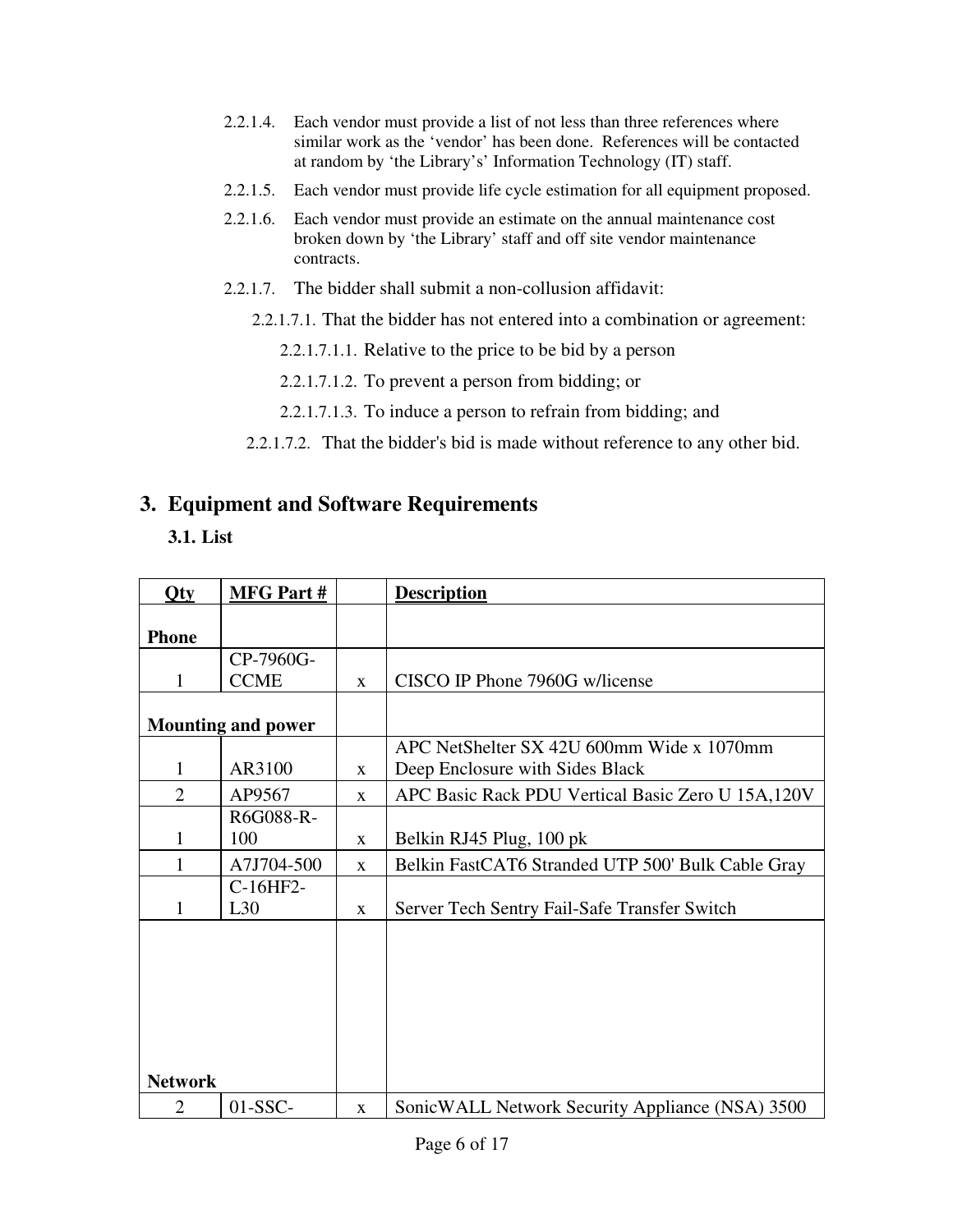|                                        | 7016                  |              | Multi-core UTM Appliance                                                                                     |  |
|----------------------------------------|-----------------------|--------------|--------------------------------------------------------------------------------------------------------------|--|
|                                        | WS-                   |              |                                                                                                              |  |
| $\overline{2}$                         | C3750E-<br>24TD-S     | $\mathbf X$  | Cisco Catalyst 3750-E-24PS - Switch-24 ports                                                                 |  |
|                                        |                       |              |                                                                                                              |  |
|                                        |                       |              |                                                                                                              |  |
| <b>Backup</b> and<br><b>Monitoring</b> |                       |              |                                                                                                              |  |
| $\mathbf{1}$                           | <b>M9177LL/A</b>      | X            | Apple Cinema 20" LCD Display                                                                                 |  |
| $\mathbf{1}$                           | BC791LL/A             | X            | Apple Keyboard and Mighty Mouse                                                                              |  |
|                                        | Z0E7-                 |              |                                                                                                              |  |
| $\mathbf{1}$                           | W35149747             | $\mathbf{X}$ | Apple Xserve 2X Qc 3.0 80 GB SD                                                                              |  |
| $\overline{2}$                         | PE21597202            | X            | Edge 8GB Kit PC2-6400 ECC                                                                                    |  |
| $\mathbf{1}$                           | <b>MA689Z/B</b>       | X            | Apple Xserve RAID card - Storage controller (RAID) -<br><b>SATA-300 / SAS</b>                                |  |
| $\mathbf{1}$                           | MB090LL/A             | X            | Apple Xserve Power Supply Kit - power supply - hot<br>plug / redundant - 750W                                |  |
| 3                                      | <b>MB096G/A</b>       | X            | Apple Drive Module hard drive - 1 TB - SATA-150                                                              |  |
| 3                                      | 301201U               | $\mathbf X$  | LaCie Big Disk $-2$ TB FireWire 7200 rpm 64 MB<br><b>Buffer</b>                                              |  |
| <b>Servers</b>                         |                       |              |                                                                                                              |  |
| $\overline{2}$                         | 438087-001            | X            | HP Proliant DL580 G5 Base - Quad-Core Xeon E7330<br>$2.4$ GHz – Only (2) of (4) processors installed in each |  |
| $\overline{4}$                         | 375861-B21            | $\mathbf X$  | HP Single Port Hard Drive - 72 GIG - SAS                                                                     |  |
|                                        |                       |              | HP NC360T PCI Express Dual Port Gigabit Server                                                               |  |
| $\overline{2}$                         | 412648-B21            | $\mathbf X$  | Adapter                                                                                                      |  |
| $\overline{4}$                         | 437572-B21            | X            | HP Power Supply - hot plug - 1.2 KW                                                                          |  |
| $\overline{4}$                         | 452179-B21            | $\mathbf X$  | HP Memory board - DRAM : FB-DIMM                                                                             |  |
| 16                                     | PE20989602            | $\mathbf X$  | EDGE memory - 8GB (2x4 GB) - FB-DIMM - DDR II                                                                |  |
| <b>SAN</b>                             |                       |              |                                                                                                              |  |
|                                        | $B-2120-$             |              | Lefthand Networks NSM 2120 iSCSI SAN module -                                                                |  |
| 2                                      | 3600-15               | X            | 3.6 TB/15K SAS W/1 yr. support.                                                                              |  |
| $\mathbf{1}$                           | I-PSO-INS-<br>$1 - 3$ | X            | Lefthand Storage Module Installation                                                                         |  |
|                                        |                       |              |                                                                                                              |  |
|                                        |                       |              |                                                                                                              |  |
|                                        |                       |              |                                                                                                              |  |
|                                        |                       |              |                                                                                                              |  |
|                                        |                       |              |                                                                                                              |  |
|                                        |                       |              |                                                                                                              |  |
| <b>Software and OS</b>                 |                       |              |                                                                                                              |  |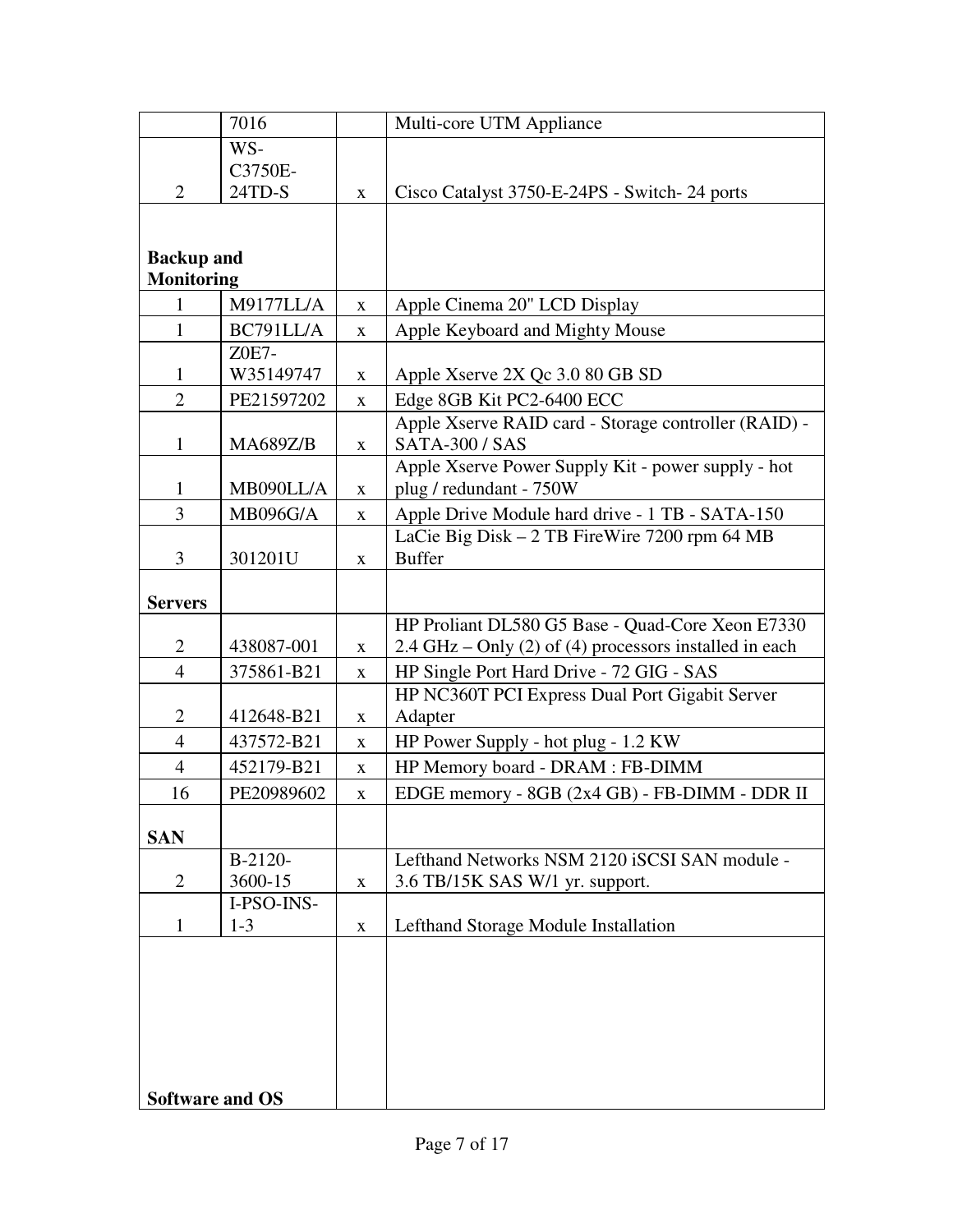|                |                 |              | Vmware Infrastructure Enterprise (2) processor - (v.3)  |  |
|----------------|-----------------|--------------|---------------------------------------------------------|--|
| $\overline{2}$ | VI-ENT-C        | $\mathbf{X}$ | - license                                               |  |
| 1              | VI-VCMS-C       | X            | Vmware Virtual Center Management Server - (v.2)         |  |
|                | FUS-ENG-        |              | Vmware Fusion for Mac OS $X - (v. 10)$ - Complete       |  |
| 1              | M-CP            | X            | package                                                 |  |
|                |                 |              | Apple Remote Desktop Unlimited Managed System           |  |
| 1              | <b>MB423Z/A</b> | X            | Edition - (v. 3.2) Complete Package                     |  |
|                |                 |              | HP Proliant Essentials Integrated Lights-out Pack -     |  |
| $\overline{2}$ | 452141-B21      | $\mathbf{X}$ | License                                                 |  |
|                |                 |              |                                                         |  |
| <b>Support</b> |                 |              |                                                         |  |
|                | VI-ENT-P-       |              | Vmware Support and Subscription - Infrastructure        |  |
| $\overline{2}$ | SSS-C           | X            | Enterprise                                              |  |
|                | VI-VCMS-        |              | <b>Vmware Support and Subscription - Virtual Center</b> |  |
| 1              | P-SSS-C         | $\mathbf{X}$ | Management                                              |  |
|                |                 |              | Apple Mac OS X Server Maintenance 36 Months Unl.        |  |
| 1              | D2336Z/A        | $\mathbf{X}$ | Client (Single Server)                                  |  |
|                |                 |              | HP Care Pack Services - 4 hours 24x7 Same Day           |  |
| $\overline{2}$ | <b>U4608E</b>   | $\mathbf{X}$ | hardware Support - 3 years                              |  |
|                | $01-SSC-$       |              |                                                         |  |
| 2              | 9224            | $\mathbf{x}$ | SonicWALL COMP SEC STE 1Yr                              |  |
|                | con-snt-        |              |                                                         |  |
|                | 3750E2TS        | $\mathbf{X}$ | Cisco smartnet for Cisco switches - 1 year              |  |

## **4. 'Ship to' Information**

4.1. All physical equipment will be shipped to the following address:

Evergreen Indiana – Indiana State Library C/O Life Line Data Center 733 West Henry Street Indianapolis, Indiana 46225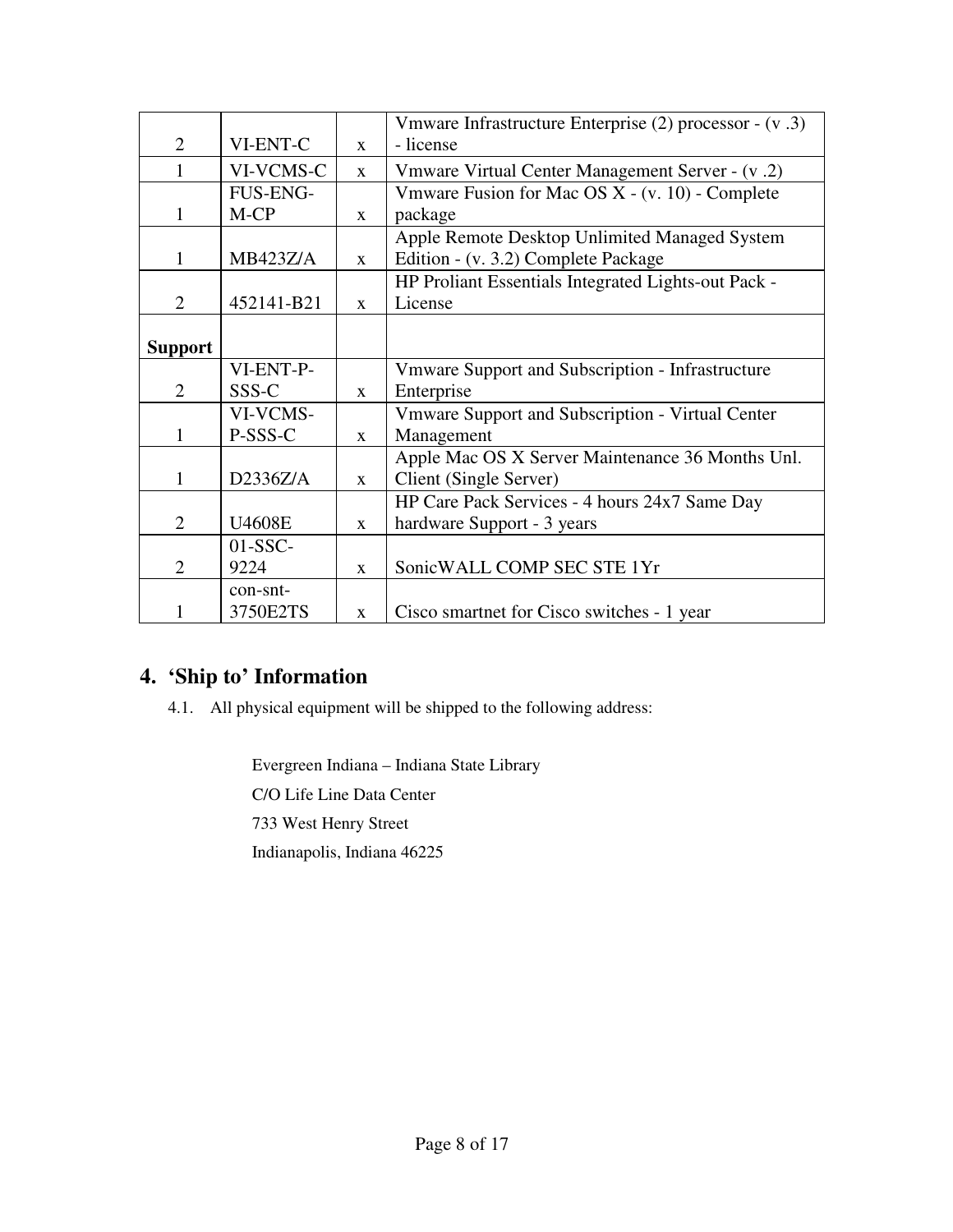### 5. **OTHER INFORMATION**

- 5.1. Technical Proposal Information received will be reviewed on the following technical matters:
	- 5.1.1. Organization, Experience and Qualifications
		- 5.1.1.1. Describe your organization, discussing structure, size, ownership, experience and qualifications to provide the equipment, services and support required by this RFP.
		- 5.1.1.2. Describe the availability and scope of your technical support.
		- 5.1.1.3. Specify the name of the contract manager for the 'vendor' who will be the main point of contact, providing his or her address and telephone, email and fax numbers.
- 5.2. 'The Library' reserves the right to modify this RFP to meet changes in requirements.
- 5.3. A scoring system is provided in Attachment #3. The selection of a 'vendor(s)' will be based on the 'most responsive' proposal, not the lowest price. This does not exclude the low bidder if that 'vendor' is perceived as the 'most responsive' to the RFP.
- **5.4.** *Payment* **for product will be made within five (5) business days after the next Library Board meeting following receipt of the equipment in working order and for which proper invoice has been submitted by 'the vendor'.** *Note: Library Board meetings occur on the 3rd Thursday of each month and payment of claims may only be authorized at posted Library Board meetings.*

## **6. INFORMATION SUBMISSION REQUIREMENTS**

#### 6.1. **General Information**

- 6.1.1. Information should be submitted to demonstrate the ability of the 'vendor' to provide the solution proposed. Therefore, the information submitted should be written to allow easy determination that all mandatory specifications have been met and to facilitate review.
- 6.1.2. Each bid proposal shall address all points outlined in this RFP in a simple, economical, concise manner. Emphasis should be placed on completeness and clarity of content.
- 6.1.3. The 'vendor' will provide a pricing sheet to indicate costs associated with various equipment and software. All information and any exhibits, attachments, etc., received become the property of 'the Library' and will not be returned to the 'vendor'.
- 6.1.4. 'The Library' reserves the right to use any other information received, from any source, in order to evaluate the information and prepare a recommendation for 'the Library' Board of Trustees, as well.
- 6.1.5. 'The Library' shall not be responsible or liable for any costs or expenses incurred in the preparation, submission and presentation of this RFP.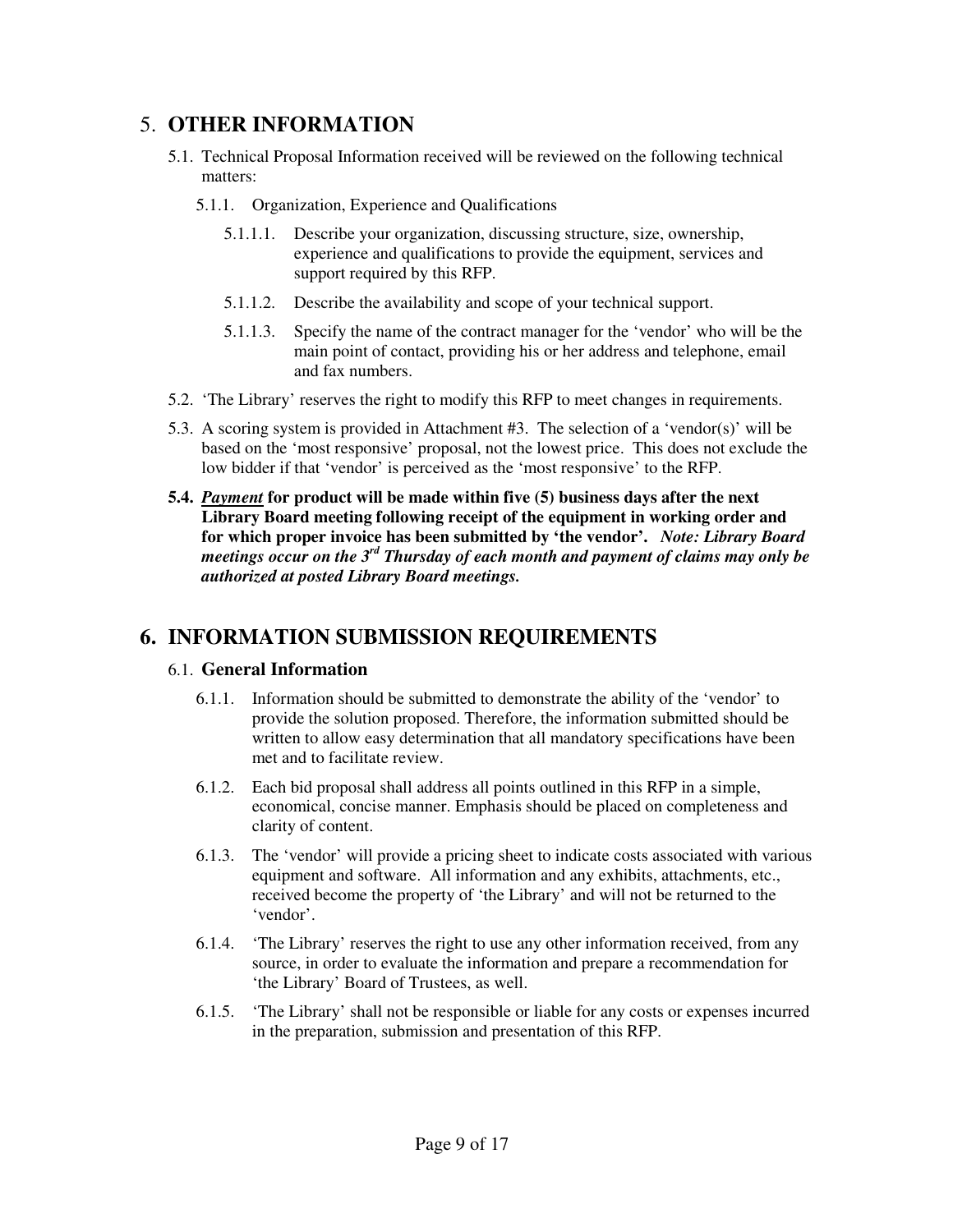#### **6.2 Public Record**

- 6.2.1 All documents, packages, boxes, etc., and any contents thereof submitted to the 'the Library' in response to this RFP will not be returned to the offeror.
- 6.2.2 All information contained in the 'vendor's' response will be a matter of public record.

#### **6.3 Questions and Communications**

6.3.1 Questions regarding this RFP, or requests for clarification, etc., shall be submitted no later than the date and time specified in 'Schedule of Events' of this RFP to the Purchasing Agent specified in Section 1.4.1 of this RFP.

#### **6.4 Information Package Format**

- 6.4.1 Each bid information package submitted shall be formatted in the manner and in the sequence specified in this subsection to facilitate ease of review.
- 6.4.2 The cover page shall show the RFP subject; 'vendor's' name; contact name, address, telephone number and fax number of a contact person of the 'vendor'; and the date prepared.
- 6.4.3 Transmittal Letter
	- 6.4.3.1 This letter shall be on letterhead, must acknowledge receipt of any addenda to the RFP, and must be signed.
	- 6.4.3.2 Statement identifying all addenda to this RFP issued by the 'the Library' and received by the 'vendor'. If there are no addenda, a statement to that effect should be made in the letter.

#### **6.4.4 Response to RFP**

- 6.4.4.1 The 'vendor' will respond in the order of the sections and subsections listed above addressing each point in turn. Phrases or short sentences are encouraged wherever possible.
- 6.4.4.2 ''Vendor'' proposal format is to be provided in a concise, logical layout with pricing.
- 6.4.4.3 The 'vendor' will use the format offered on the attached Pricing Page (Attachment #3) to indicate costs associated with various services. The 'vendor' may provide additional pricing information but must complete the information requested on the Pricing Page. If other pricing is available that is not categorized in the pricing sheet we provide, please include that pricing as a separate attachment clearly explaining how the pricing should be evaluated.
- 6.4.5 'The Library' recognizes that this is a very large proposal. 'The Library's' timeline is very tight due to the need to coordinate submission and approval of this RFP with 'the Library' Board of Trustees and the project timeline. As a result, 'the Library' has built into the response time, the ability for all vendors to contact 'the Library' to obtain the best understanding of 'the Library's' needs. See Attachment #4 for a detailed schedule of events.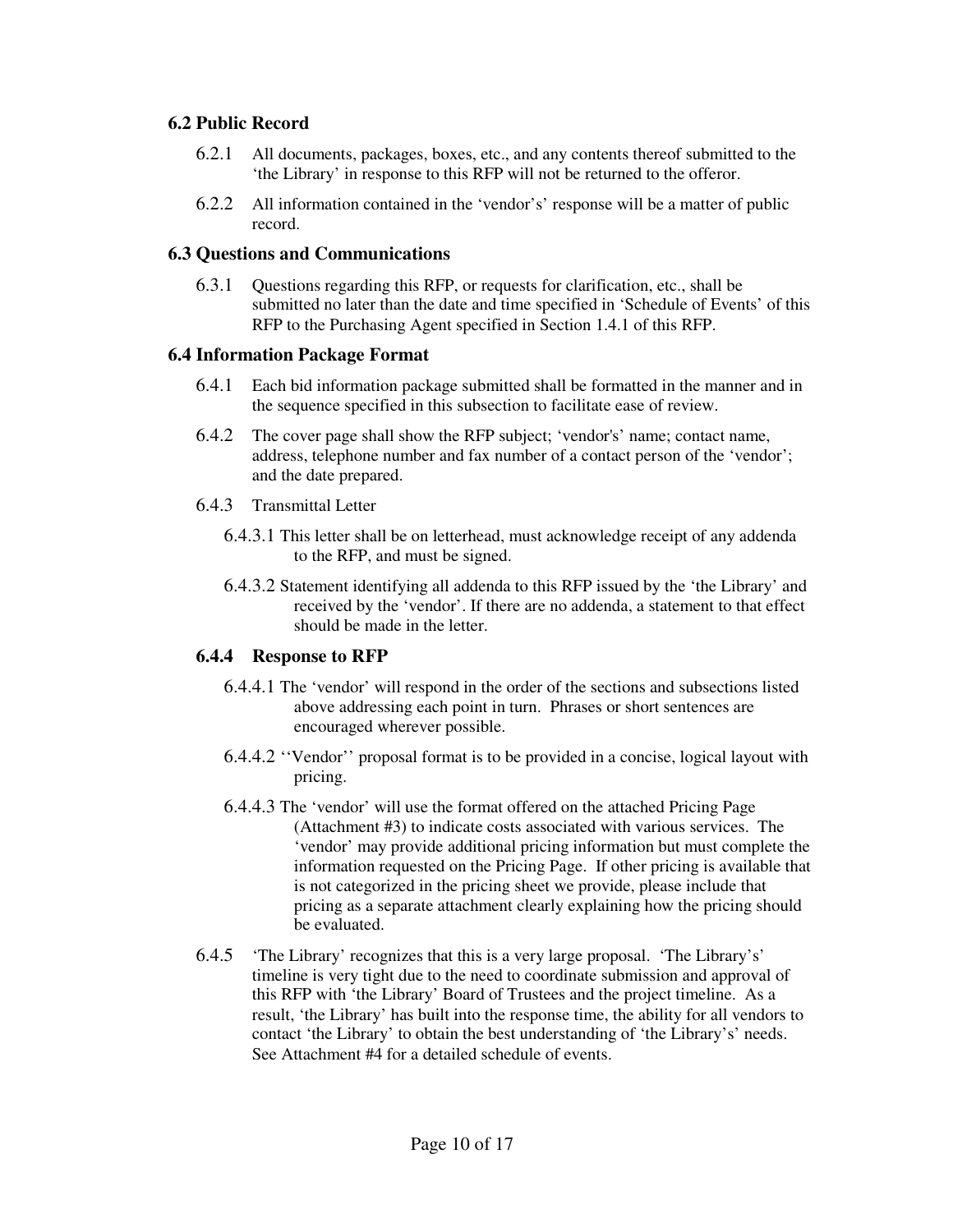#### 6.5 **Information Submission**

- 6.5.1 An original, signed copy of all documents shall be submitted to the Purchasing Agent specified in Section 1.4 of this RFP no later then the date and time specified in 'Schedule of Events' for proposal delivery of this RFP. Any proposals arriving after that date will be considered nonresponsive and be rejected.
- 6.5.2 The Purchasing Agent prior to the submission opening date and time must receive information packages. A submission not received prior to the specified opening date and time as required shall be disqualified.
- 6.5.3 The outside of the package containing the vendor's response to this RFP should be clearly marked as follows: "Richard Deuschle RFP EI Submission Opening: April 30, 2008".
- 6.5.4 'The Library' may, at its option, contact the 'vendor' through the Purchasing Agent for clarification at any time during the review process which follows the bid opening.
- 6.5.5 Included with the original proposal submitted to the 'the Library' shall be two (2) courtesy copies. All copies must be exact copies of the original.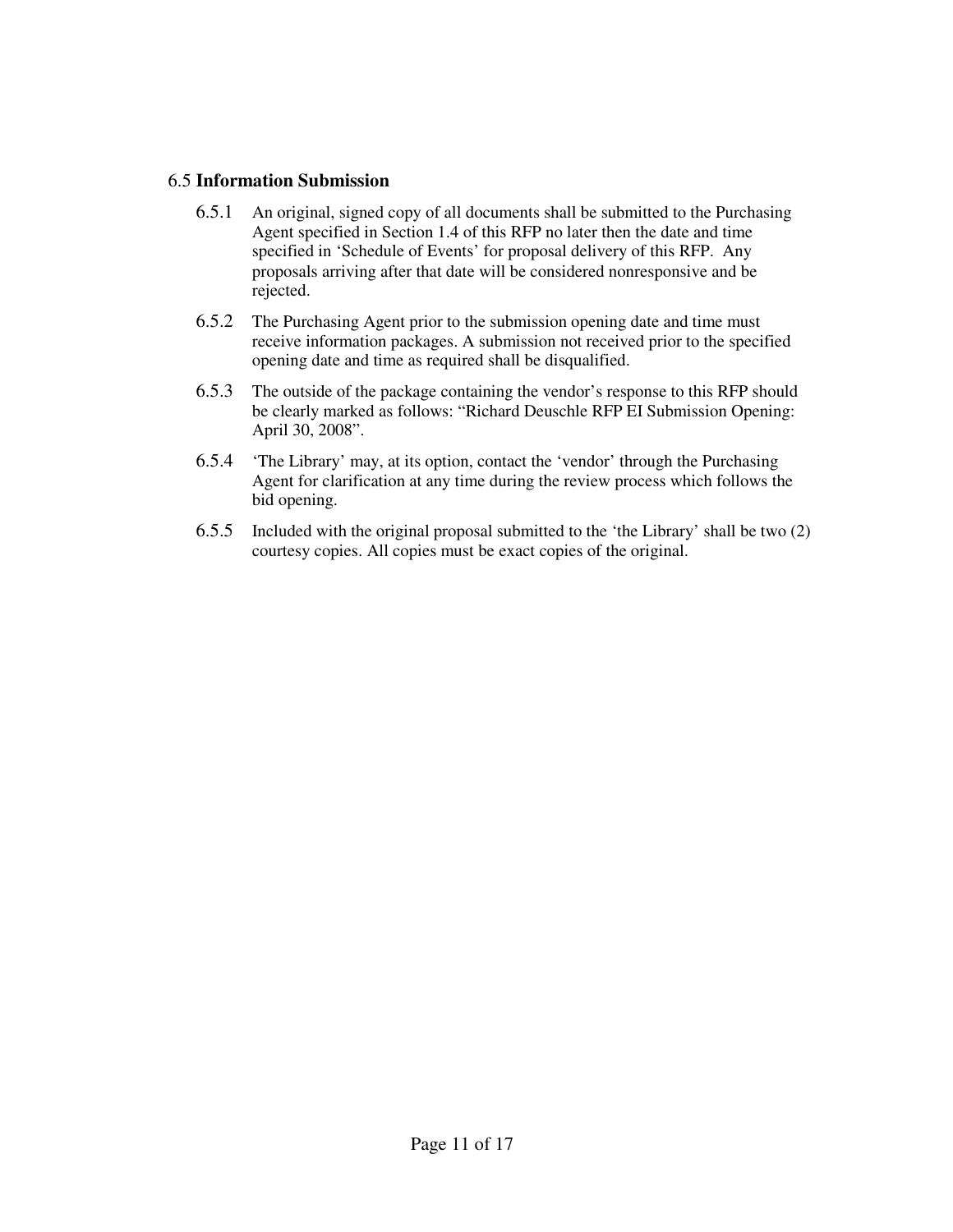Listed below are the criteria 'the Library' will use to judge whether a particular RFP is most responsive. The last three criteria are partially subjective.

Technical Proposal – How well does the response conform to the exact needs specified by 'the Library'?

''Vendor'' Qualifications – Does the 'vendor' have the qualifications listed as mandatory to supply the project's needs? Does the 'vendor' have the necessary staff? How often has the 'vendor' supplied similar projects? What is the financial condition of the 'vendor'?

'Vendor' References – Does the 'vendor' provide references? Are the references in all the areas to which the 'vendor' is responding? What do the references say about the 'vendor', their responsiveness, quality of work, support, etc?

Price – Are all pricing tables completed as required? How does pricing compare to that from other proposals for the same products?

Time Line – Is the 'Vendor' able to meet 'the Library's' schedule? Is the 'vendor' flexible?

Single Solution 'Vendor' – Is the 'vendor' prepared to offer full solution?

Layout of the Proposal – Does the proposal response meet the formatting requirements listed above? Is the response complete within the areas the 'vendor' is responding to? Does the response present a professional look and feel?

'Vendor' Initiative – Does the 'vendor' take advantage of contact with the purchasing agent? Does the 'vendor' appear to fully understand 'the Library's' complete requirements?

| <b>Weighted Evaluation Criteria:</b>        |     |
|---------------------------------------------|-----|
| <b>Technical Proposal</b> – Needs           | 30% |
| 'Vendor's' Staff Qualifications, Experience | 5%  |
| 'Vendor' References                         | 15% |
| Price                                       | 20% |
| Time Line                                   | 20% |
| Layout of Proposal (subjective)             | 5%  |
| 'Vendor' Initiative (subjective)            | 5%  |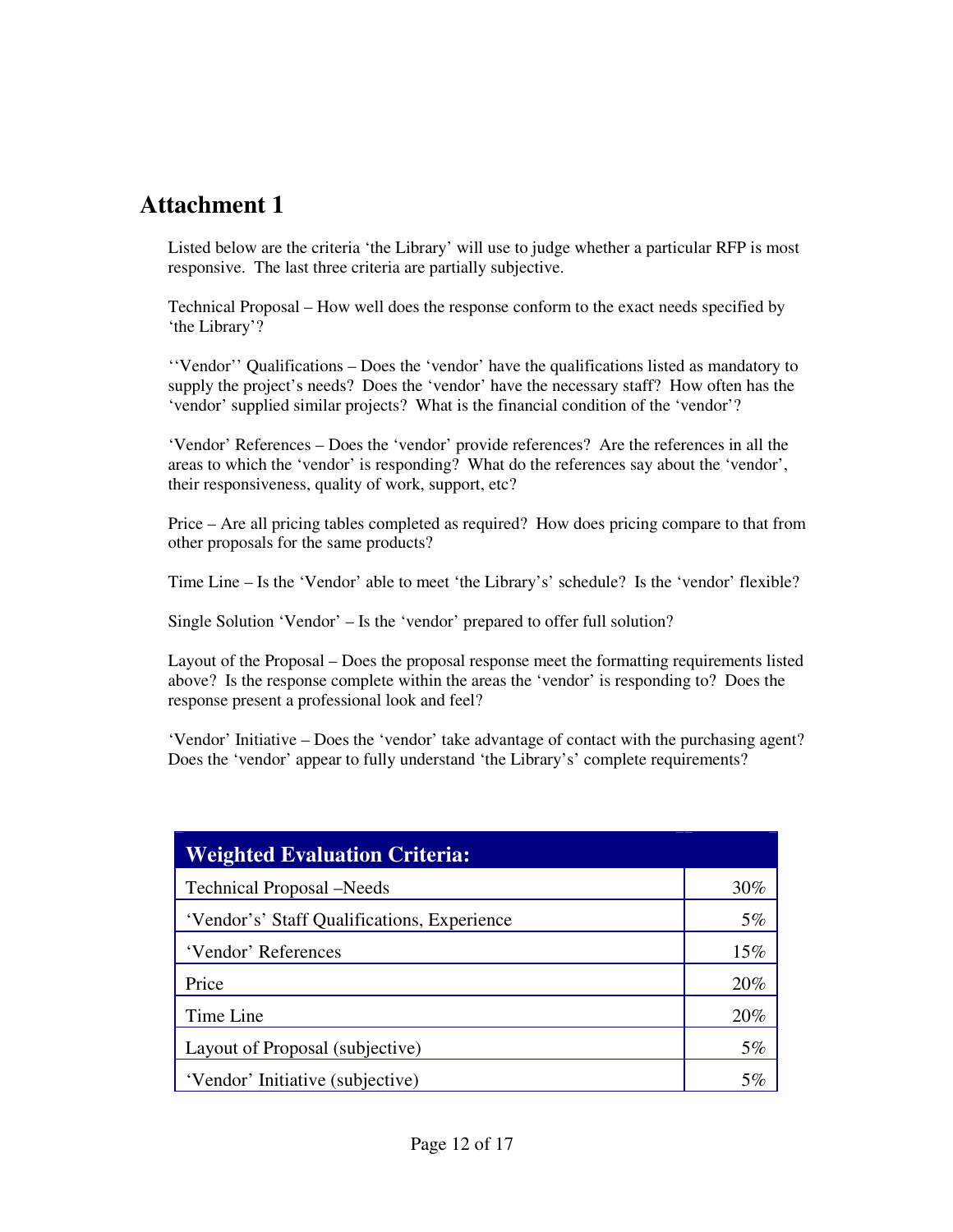| 'Vendor' Financial Stability (subjective) | 5%        |
|-------------------------------------------|-----------|
| <b>Total</b>                              | $100.0\%$ |

### **Pricing**

The 'vendor' is asked to guarantee their prices for a period not to exceed 45 days from the date of submission of this RFP to the date of contract award. The 'vendor' is cautioned to write all prices and descriptions in a legible manner so there will be no doubt as to the intent and scope of the proposal.

If a decision is not reached as expected and the length of time exceeds 45 days from receipt of a response to the RFP, the 'vendor' should outline the conditions under which a contract could still be awarded. In a dynamic environment such as the technology industry, pricing and product upgrades are constant. 'The Library' would be prepared to change models and versions as long as pricing and features continued to meet 'the Library's' specifications.

The base proposal price shall include all materials required to install the items in accordance with specifications as approved by the Board of Trustees of 'the Library'. The 'vendor' shall complete the following table to include all proposed system components. Price is defined as purchase price; maintenance is the price of maintenance *per year* for that item.

The 'vendor' may expand the number of rows in this table to allow for additional items as necessary.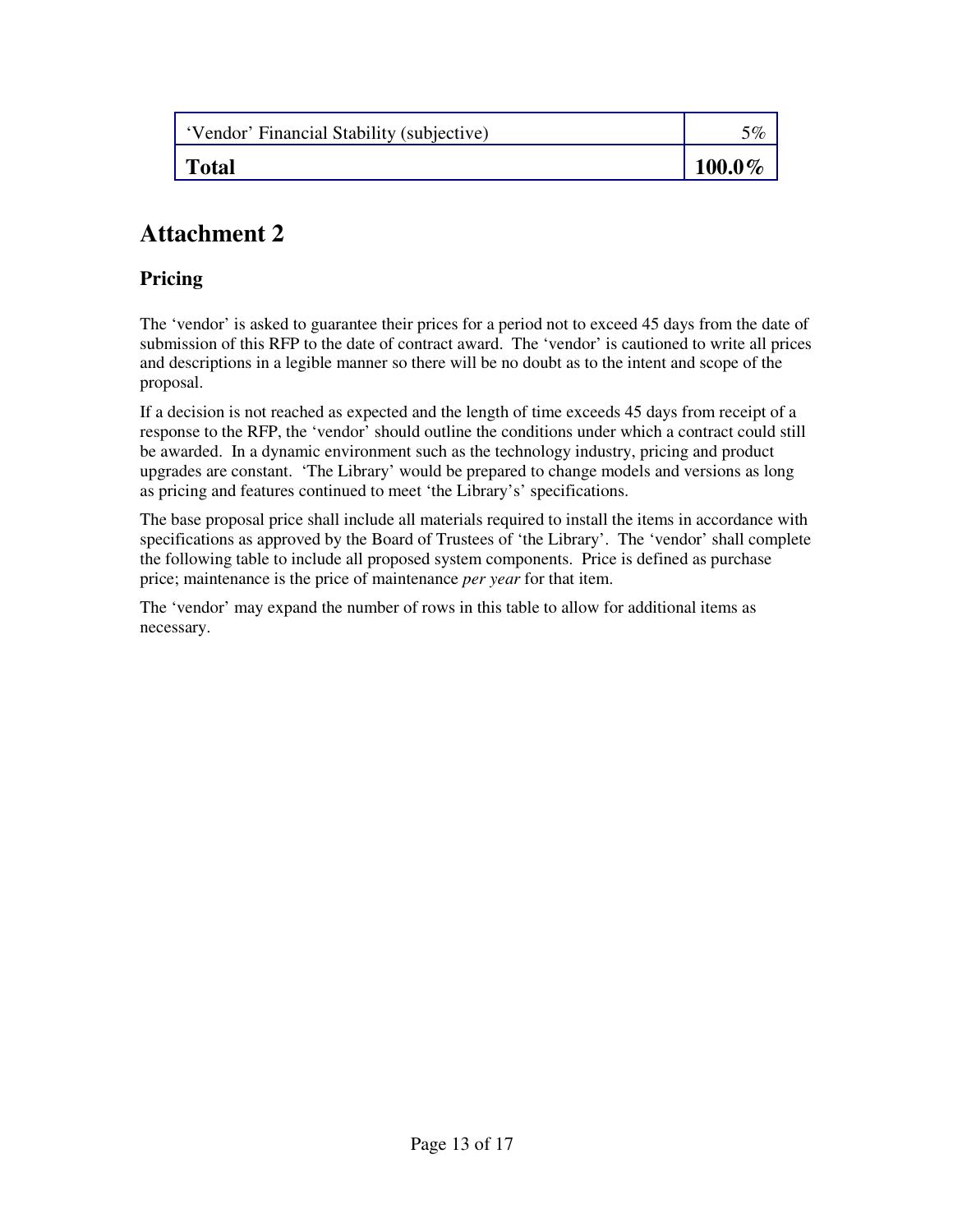**System Components Pricing List** 

| Qty | <b>Itemized Description</b> | Unit<br><b>Cost</b> | <b>Price</b> | <b>Maint</b> |
|-----|-----------------------------|---------------------|--------------|--------------|
|     |                             |                     |              |              |
|     |                             |                     |              |              |
|     |                             |                     |              |              |
|     |                             |                     |              |              |
|     |                             |                     |              |              |
|     |                             |                     |              |              |
|     |                             |                     |              |              |
|     |                             |                     |              |              |
|     | Sub-total                   |                     |              |              |
|     | Shipping                    |                     |              |              |
|     | <b>GRAND TOTAL</b>          |                     |              |              |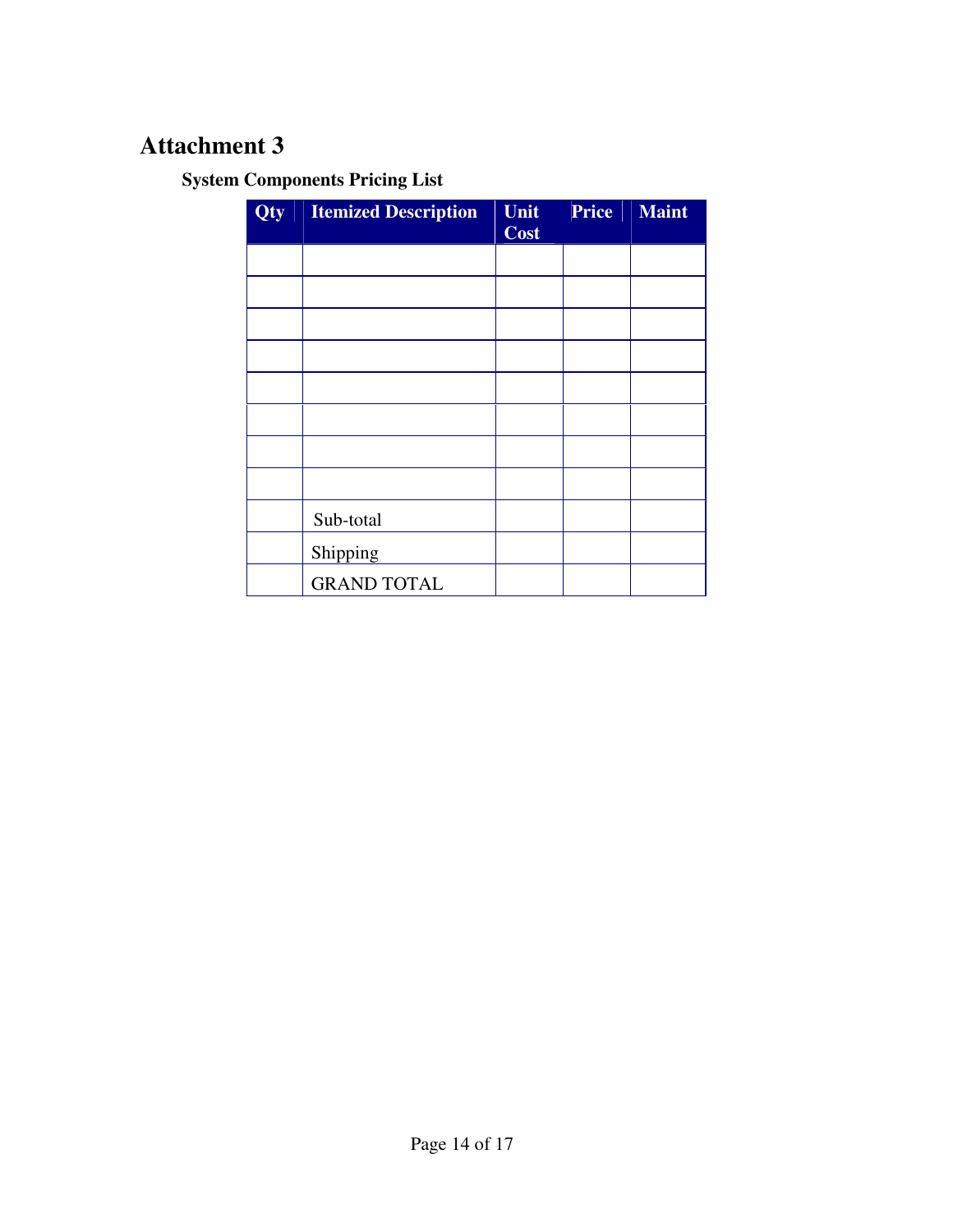## **Schedule of Events**

This schedule should be viewed as an expected sequence of events. IS staff has no control over Board of Trustees agenda items or the decision-making process.

| <b>Activity</b>                         | <b>Date</b>    | <b>Time</b>              |  |  |
|-----------------------------------------|----------------|--------------------------|--|--|
| RFP released to vendors                 | 11 April 2008  | 12:00<br>P.M. EST        |  |  |
| <b>Vendor Question Deadline</b>         | 30 April 2008  | 12:00 P.M.<br><b>EST</b> |  |  |
| RFP delivery to 'the Library'           | 1 May 2008     | 5:00 P.M.<br><b>EST</b>  |  |  |
| Proposal opening                        | 1 May 2008     | 5:05 P.M.<br><b>EST</b>  |  |  |
| Evaluation                              | 2-3 May 2008   | N/A                      |  |  |
| Contact Winning Bidder – Place<br>Order | 4 May 2008     | 12:00<br>P.M. EST        |  |  |
| Deadline for Receiving<br>Equipment     | 23 May 2008    |                          |  |  |
| Installation of Equipment               | 26-30 May 2008 | N/A                      |  |  |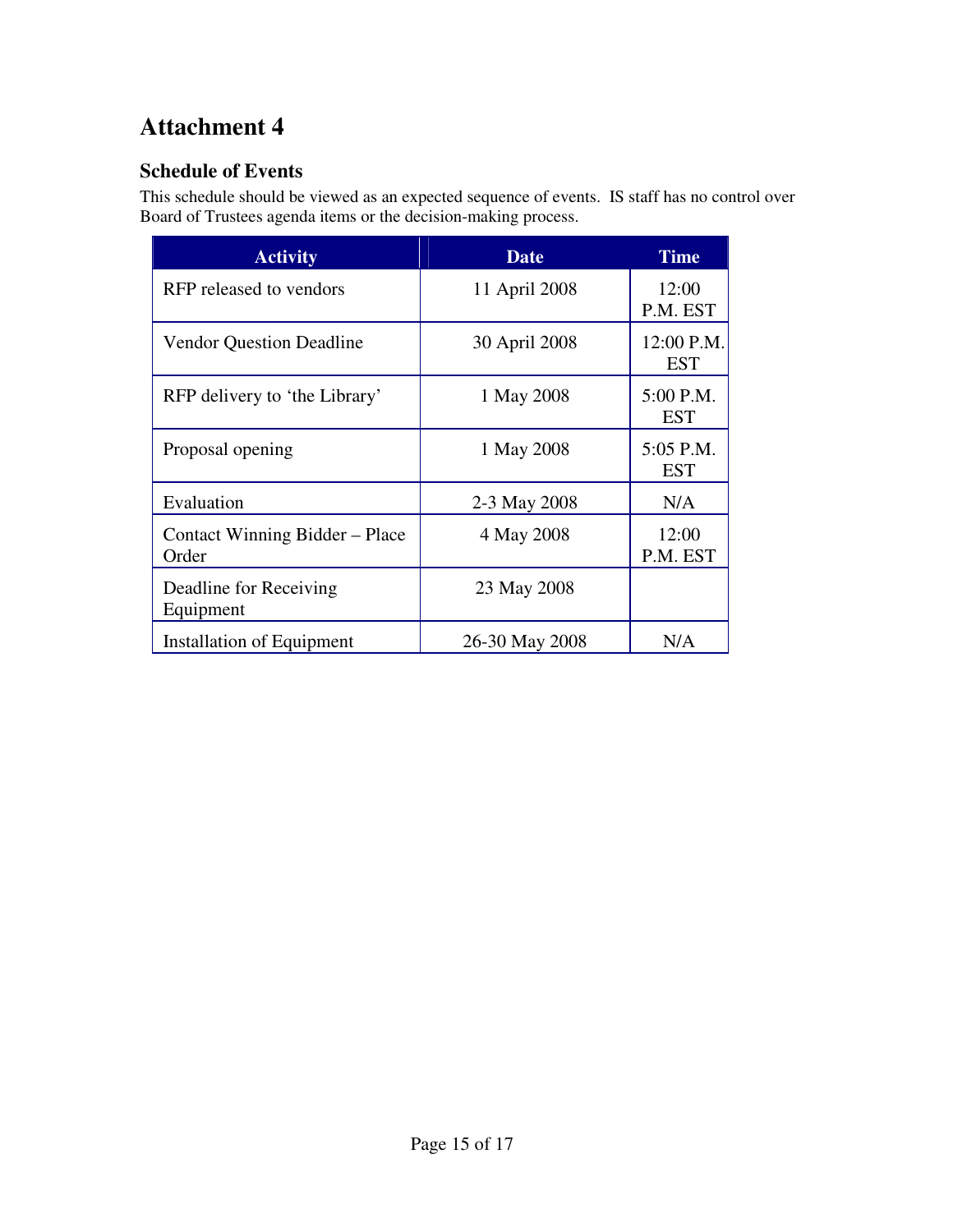#### **Hussey Mayfield Memorial Public Library April 10, 2008 Specifications for Purchases for LAN hardware, server hardware and software Notice to Bidders**

Notice is hereby given that proposals will be received by the Hussey Mayfield Memorial Public Library for the purchase of LAN hardware, server hardware and software. All bids shall be in accordance with specifications prepared by the Information Technology staff at the Hussey Mayfield Memorial Public Library, 250 North Fifth Street, Zionsville, IN 46077 and approved by the Library Board.

The Request for Proposal containing the specifications for the project may be obtained at 'the Library" or from the Library's web site at www.zionsville.lib.in.us ; addenda to the RFP will also be available at this site. Vendors may acquire a copy of the RFP by contacting Richard Deuschle at  $(317)$  873-3149 X13003, Mon through Fri., 8 A.M. – 2 P.M.

The Library reserves the right to reject any or all proposals in response to the notice and to waive any informality and to evaluate offers for the most responsive and responsible offer.

All proposals received at the Library, 250 North Fifth Street, Zionsville, Indiana after 5:00 P.M., May 1, 2008, will not be considered.

The process for evaluation of submissions will be consistent with the process outlined in IC 5-22-9.

Proposals shall be marked "Richard Deuschle, RFP, EI Submission Opening: May 1, 2008" on the outside of the sealed envelope. Information contained in each proposal will be considered a part of public record. The Library, following bid opening, on an as needed basis will initiate any contact with offers, for the purpose of proposal clarification. Contents of the proposal selected by the Library Board will become public record.

The offers will be evaluated first on whether the vendor has submitted an offer that conforms in **all** material respects to the specifications. Other major factors in order of importance on which proposals will be evaluated include the technical properties, price, timeline, and vendor references.

Note: This public notice will be run in the Zionsville Times Sentinel and the Lebanon Reporter on April 16 and 23, 2008.